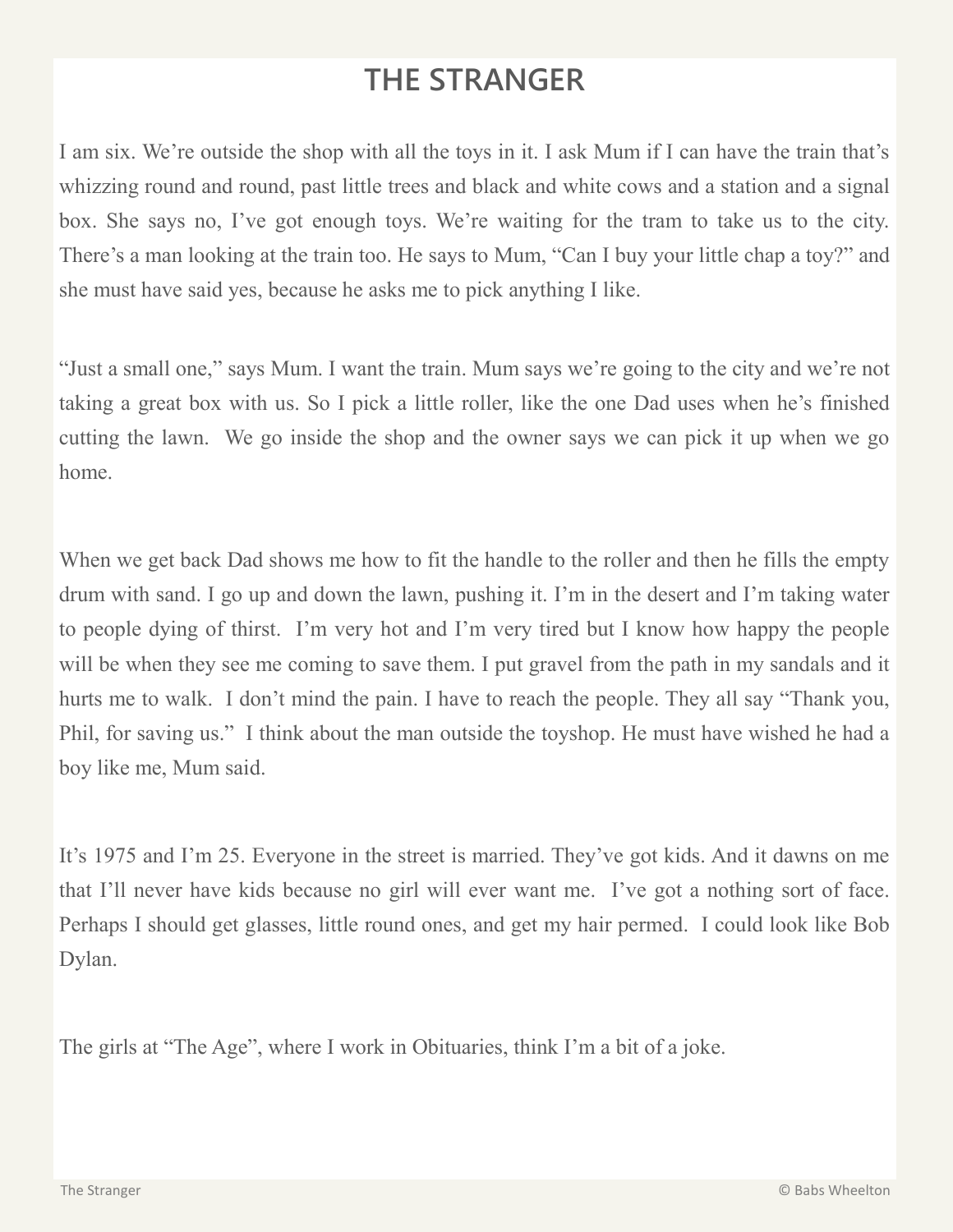The thing that really worries me is that I'll vanish without a trace when I die. Mum's always saying I'll make my mark one day, but I know I'm useless. I'm no good at sport. When I'm dead no-one's going to say, "I knew him. I remember when he …"

Like I remember the man who bought me the roller. I can see him clearly. He had a moustache and he was wearing an overcoat. Grey. And a scarf and a hat. He could be dead for all I know, but he'll always be alive to me. And I didn't even know his name. Perhaps that's why I remember him. If it had been an uncle it wouldn't have been the same.

And then it strikes me. A way to be remembered, I mean.

My first attempts are failures. Each pay day I stand outside the hobby shop in Swanston Street, ready to re-enact that childhood scene. Not too many kids come and look and I never ask a boy on his own to pick a present in case he gets the wrong idea. The people who stop to look in the window are nearly all men, or couples. I stand there for an hour sometimes, while the model trains whiz around behind me.

I'm a year older, and I've changed tactics. It's a cold August day. I stand on the corner at Hoddle Street waiting for a break in the traffic. The kid is about nine and he's holding on to his Heralds for grim death as the wind ruffles and tugs at them. I'm wearing an overcoat but this kid's bony little arms are sticking out of a thin T-shirt. The traffic stops and I dart over to him. He holds out a paper to me.

"How many have you got there? I ask. He looks wary. Probably thinks I'm an inspector from Welfare."

"About ten." He counts quickly. "Fifteen."

"And how many in the pile?" He knows without counting.

"Fifty," he says. I take out my calculator and my wallet and say "I'll take the lot, thanks." He looks at me with suspicion. Am I nuts, or what? I hand over the money and say "There's an extra five dollars there, to cover your tips. Now go home and get warm."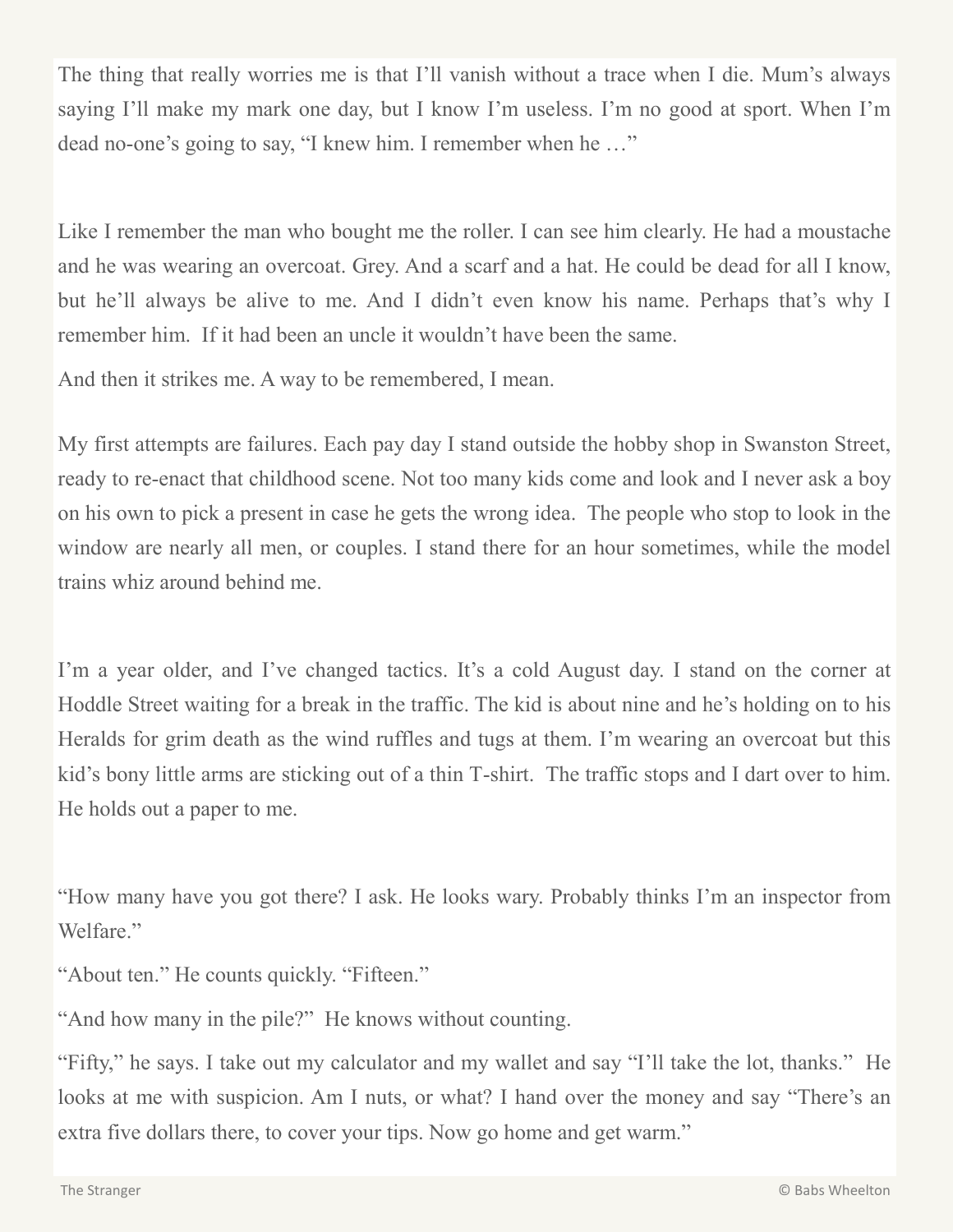He calls after me, "Thanks, mister!" as I sprint back to the side of the road with the bundle of papers. I look back. He's counting his money before he goes back to the newsagent. I go past the nearby high rise units and dump the papers in the entrance. They can have a free read.

I feel a warm glow all over. The kid will never forget that incident. When he's about seventy he'll tell people about that tall, skinny bloke who bought all his papers. That's the way to do it. I'll be a saint to the paper boys.

Christmas week and today's my  $30<sup>th</sup>$  birthday. I'm planning a big one. Today I go and pick it up. I've put a bit aside from my pay each fortnight to pay off the lay-by. I wheel it away from the shop. A blue and white BMX. I wheel it down to Hoddle Street. Whoever happens to be there is in for a surprise.

I'm the one who gets the surprise. It's a girl who's selling papers. No good, I'm afraid, kid. On the other side of the intersection there's a boy. About nine. He's working like a dog, weaving in and out of the traffic, titillating the motorists by showing only part of the headline about the latest disaster. I wheel the bike over to him when the lights change. The kid relaxes as the cars sweep by. He's counting his papers.

"Have you got a bike?" I ask him.

"No," he says, eyeing the BMX. "It's not mine." He thinks I found it somewhere.

"Listen," I say. "I had a boy like you, but he died. And he never got the bike I bought him for Christmas. Would you like to have it?" He looks stunned.

"Yeah!" he says. I can see he thinks I'm having him on.

"Go on," I say. "It's yours. Take it home with you." He can't believe it. He takes it by the handlebars and drops his papers. The lights change and I say "Tat-ta" and run off through the cars. I look back.